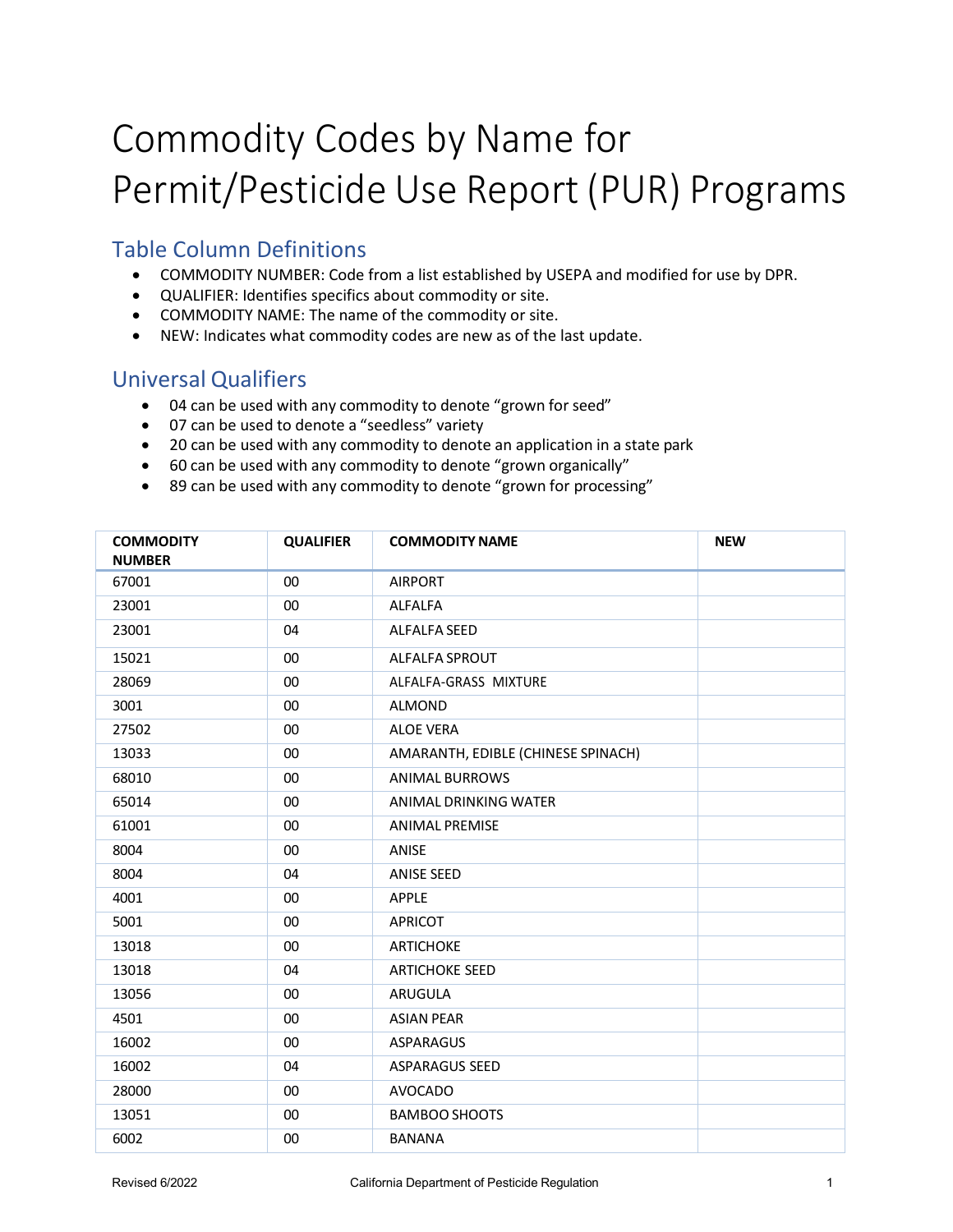| <b>COMMODITY</b><br><b>NUMBER</b> | <b>QUALIFIER</b> | <b>COMMODITY NAME</b>            | <b>NEW</b> |
|-----------------------------------|------------------|----------------------------------|------------|
| 29103                             | 00               | <b>BARLEY</b>                    |            |
| 22008                             | $00\,$           | <b>BARLEY (FORAGE - FODDER)</b>  |            |
| 29103                             | 04               | <b>BARLEY SEED</b>               |            |
| 15013                             | 00               | <b>BEAN SPROUT</b>               |            |
| 15003                             | 04               | <b>BEAN SUC SEED</b>             |            |
| 15001                             | 00               | <b>BEAN, DRIED</b>               |            |
| 15003                             | 10               | BEAN, LIMA                       |            |
| 15003                             | 00               | <b>BEAN, SUCCULENT</b>           |            |
| 28001                             | 00               | BEAN, UNSPECIFIED                |            |
| 28001                             | 04               | BEAN, UNSPECIFIED SEED           |            |
| 61008                             | 00               | <b>BEEHIVE</b>                   |            |
| 15001                             | 04               | BEAN, DRIED SEED                 |            |
| 29109                             | 00               | <b>BEET</b>                      |            |
| 23036                             | 00               | <b>BEET (FORAGE - FODDER)</b>    |            |
| 29109                             | 04               | <b>BEET SEED</b>                 |            |
| 22017                             | 00               | <b>BERMUDAGRASS</b>              |            |
| 22017                             | 04               | BERMUDAGRASS SEED                |            |
| 7000                              | 00               | <b>BEVERAGE CROP</b>             |            |
| 10017                             | $00\,$           | <b>BITTER MELON</b>              |            |
| 1002                              | 00               | <b>BLACKBERRY</b>                |            |
| 1009                              | 00               | <b>BLUEBERRY</b>                 |            |
| 69000                             | 00               | <b>BOAT/PIER</b>                 |            |
| 13502                             | 00               | BOK CHOY LOOSE LEAF              |            |
| 1003                              | 00               | <b>BOYSENBERRY</b>               |            |
| 13525                             | 00               | <b>BROCCOFLOWER</b>              |            |
| 13005                             | $00\,$           | <b>BROCCOLI</b>                  |            |
| 13005                             | 89               | <b>BROCCOLI PROC</b>             |            |
| 13005                             | 04               | <b>BROCCOLI SEED</b>             |            |
| 13006                             | 04               | <b>BRUSSEL SP SEED</b>           |            |
| 13006                             | $00\,$           | <b>BRUSSEL SPROUT</b>            |            |
| 67003                             | $00\,$           | <b>BUILDINGS/NON-AG OUTDROOR</b> |            |
| 28048                             | $00\,$           | <b>BURDOCK</b>                   |            |
| 13035                             | $00\,$           | <b>BURDOCK (LEAFY VEGETABLE)</b> |            |
| 14022                             | $00\,$           | <b>BURDOCK (ROOT CROP)</b>       |            |
| 1023                              | $00\,$           | <b>BUSHBERRY</b>                 |            |
| 13007                             | 00               | CABBAGE                          |            |
| 13007                             | 04               | <b>CABBAGE SEED</b>              |            |
| 13048                             | $00\,$           | <b>CACTUS LEAF</b>               |            |
| 6028                              | $00\,$           | <b>CACTUS PEAR</b>               |            |
| 26017                             | $00\,$           | CANNABIS (ALL OR UNSPECIFIED)    |            |
| 28051                             | $00\,$           | CANOLA (RAPE)                    |            |
| 10002                             | $00\,$           | CANTALOUPE                       |            |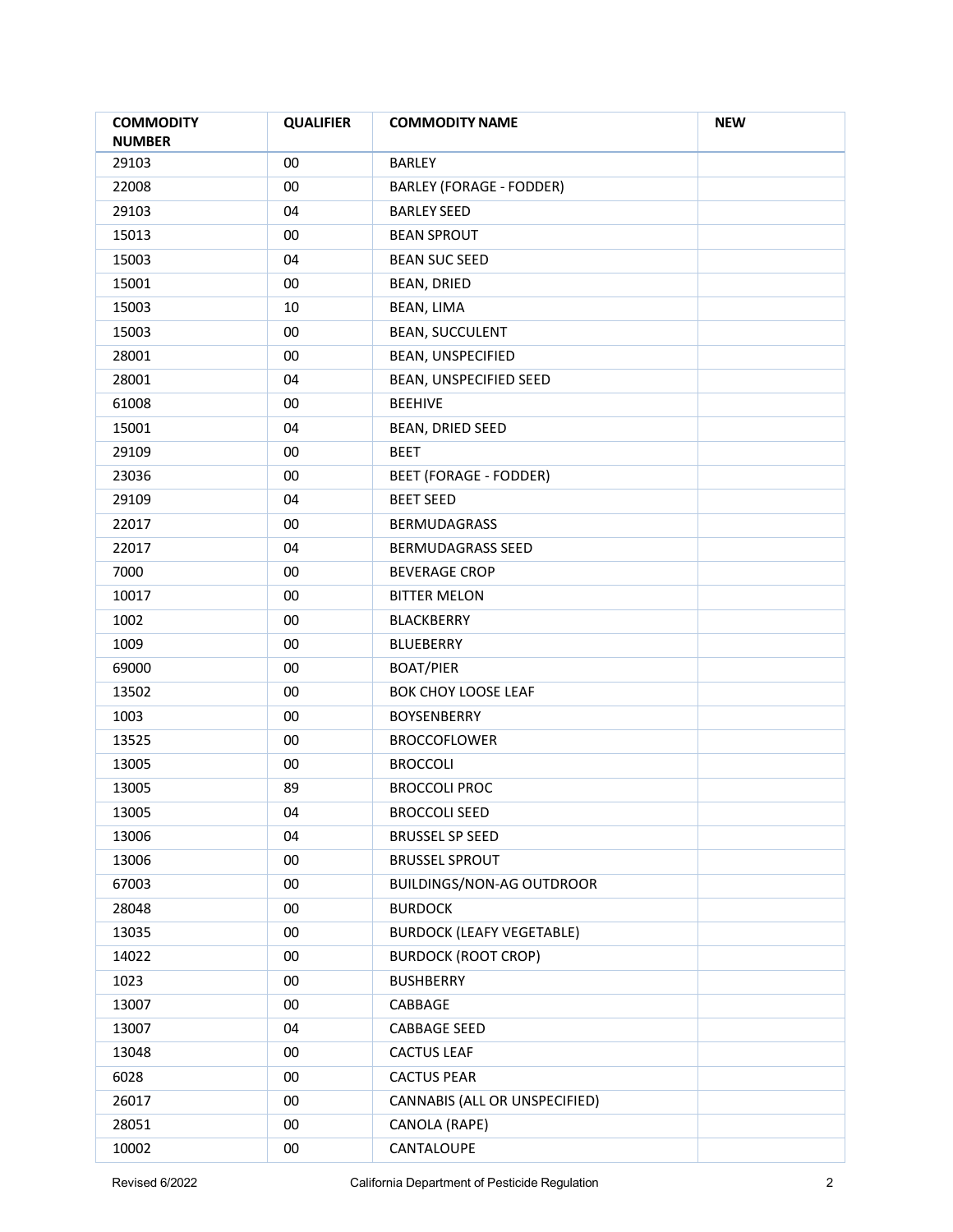| <b>COMMODITY</b><br><b>NUMBER</b> | <b>QUALIFIER</b> | <b>COMMODITY NAME</b>        | <b>NEW</b> |
|-----------------------------------|------------------|------------------------------|------------|
| 6029                              | 00               | CARAMBOLA (JALEA)            |            |
| 13032                             | $00\,$           | CARDOON                      |            |
| 29111                             | $00\,$           | CARROT                       |            |
| 23025                             | $00\,$           | CARROT (FORAGE - FODDER)     |            |
| 29111                             | 89               | <b>CARROT PROC</b>           |            |
| 29111                             | 04               | <b>CARROT SEED</b>           |            |
| 29122                             | 10               | CASABA MELON                 |            |
| 3003                              | $00\,$           | CASHEW                       |            |
| 27001                             | $00\,$           | CASTORBEAN                   |            |
| 27001                             | 04               | <b>CASTORBEAN SEED</b>       |            |
| 52003                             | $00\,$           | CATTLE                       |            |
| 13008                             | $00\,$           | CAULIFLOWER                  |            |
| 13008                             | 89               | <b>CAULIFLOWER PROC</b>      |            |
| 13008                             | 04               | <b>CAULIFLOWER SEED</b>      |            |
| 14004                             | $00\,$           | CELERIAC                     |            |
| 29113                             | $00\,$           | <b>CELERY</b>                |            |
| 29113                             | 04               | <b>CELERY SEED</b>           |            |
| 10030                             | 00               | <b>CHAYOTE</b>               |            |
| 6030                              | $00\,$           | CHERIMOYA                    |            |
| 5002                              | 00               | <b>CHERRY</b>                |            |
| 13055                             | 00               | CHERVIL                      |            |
| 3004                              | 00               | CHESTNUT                     |            |
| 55001                             | $00\,$           | <b>CHICKEN</b>               |            |
| 28034                             | 00               | <b>CHICORY</b>               |            |
| 13053                             | $00\,$           | CHINESE BROCCOLI (GAI LON)   |            |
| 13010                             | 00               | CHINESE CABBAGE (NAPPA)      |            |
| 13503                             | $00\,$           | <b>CHINESE CHIVES</b>        |            |
| 13999                             | <sub>00</sub>    | <b>CHINESE GREENS</b>        |            |
| 13999                             | 04               | <b>CHINESE GREENS SEED</b>   |            |
| 14005                             | $00\,$           | <b>CHIVE</b>                 |            |
| 14005                             | 04               | <b>CHIVE SEED</b>            |            |
| 30005                             | $00\,$           | <b>CHRISTMAS TREE</b>        |            |
| 13058                             | $00\,$           | CHRYSANTHEMUM, EDIBLE LEAVED |            |
| 13523                             | $00\,$           | CHRYSANTHEMUM, GARLAND       |            |
| 13501                             | $00\,$           | <b>CILANTRO</b>              |            |
| 2000                              | $00\,$           | <b>CITRUS</b>                |            |
| 2009                              | $00\,$           | <b>CITRUS HYBRIDS</b>        |            |
| 23003                             | $00\,$           | <b>CLOVER</b>                |            |
| 23003                             | 04               | <b>CLOVER SEED</b>           |            |
| 28004                             | $00\,$           | COCONUT                      |            |
| 13004                             | $00\,$           | <b>COLE CROP</b>             |            |
| 13009                             | $00\,$           | COLLARD                      |            |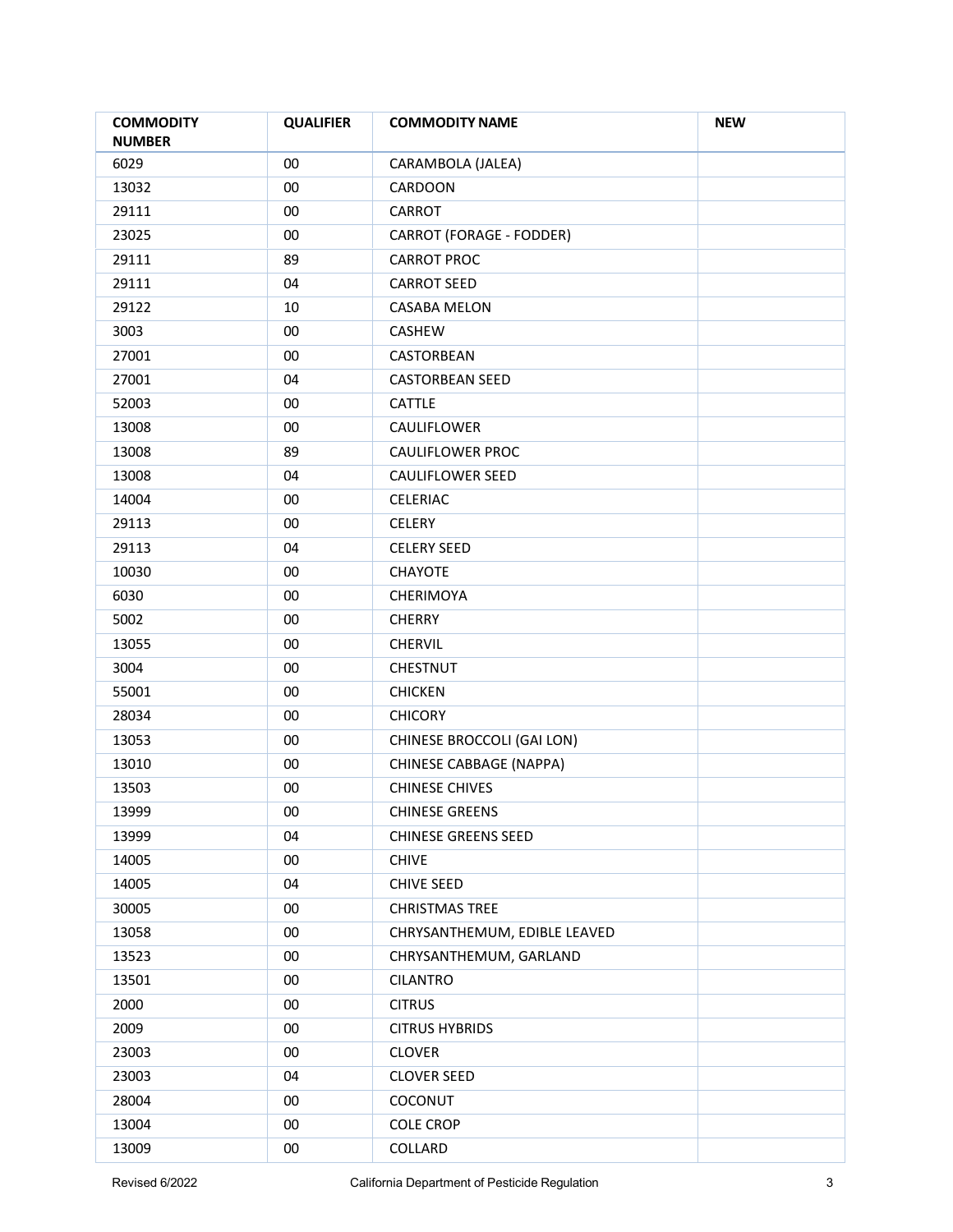| <b>COMMODITY</b><br><b>NUMBER</b> | <b>QUALIFIER</b> | <b>COMMODITY NAME</b>             | <b>NEW</b> |
|-----------------------------------|------------------|-----------------------------------|------------|
| 13009                             | 04               | <b>COLLARD SEED</b>               |            |
| 77004                             | $00\,$           | COMMERCIAL STORAGES OR WAREHOUSES |            |
| 90                                | $00\,$           | <b>COMMODITY FUMIGATION</b>       |            |
| 90                                | 20               | COMMODITY FUMIGATION/PARK         |            |
| 22005                             | 00               | <b>CORN (FORAGE - FODDER)</b>     |            |
| 13013                             | 00               | <b>CORN SALAD</b>                 |            |
| 24002                             | 00               | CORN, GRAIN                       |            |
| 29119                             | 00               | CORN, HUMAN CONSUMPTION           |            |
| 29119                             | 04               | CORN, HUMAN CONSUMPTION SEED      |            |
| 29119                             | 01               | CORN, SWEET                       |            |
| 29121                             | $00\,$           | COTTON                            |            |
| 23005                             | $00\,$           | <b>COTTON (FORAGE - FODDER)</b>   |            |
| 29121                             | 10               | <b>COTTON PIMA</b>                |            |
| 29121                             | 04               | <b>COTTON SEED</b>                |            |
| 27003                             | 00               | COTTONSEED OIL                    |            |
| 60                                | $00\,$           | COUNTY AG. COMM. SALES            |            |
| 1010                              | $00\,$           | CRANBERRY                         |            |
| 29122                             | 11               | <b>CRENSHAW MELON</b>             |            |
| 10010                             | $00\,$           | <b>CUCUMBER</b>                   |            |
| 1011                              | 00               | <b>CURRANT</b>                    |            |
| 14023                             | $00\,$           | <b>DAIKON</b>                     |            |
| 60000                             | 00               | DAIRY EQUIPMENT                   |            |
| 13014                             | $00\,$           | <b>DANDELION GREEN</b>            |            |
| 6004                              | 00               | <b>DATE</b>                       |            |
| 1004                              | $00\,$           | DEWBERRY                          |            |
| 8015                              | $00\,$           | <b>DILL</b>                       |            |
| 65021                             | 00               | <b>DITCH BANK</b>                 |            |
| 43026                             | $00\,$           | <b>DRIED FRUIT</b>                |            |
| 55002                             | $00\,$           | <b>DUCK</b>                       |            |
| 29008                             | $00\,$           | <b>EDIBLE FLOWER</b>              |            |
| 55501                             | $00\,$           | EGG                               |            |
| 11001                             | $00\,$           | EGGPLANT                          |            |
| 13015                             | 04               | <b>ENDIVE ESC SEED</b>            |            |
| 13015                             | $00\,$           | <b>ENDIVE ESCAROLE</b>            |            |
| 61000                             | $00\,$           | <b>FARM/AG BUILDING</b>           |            |
| 28059                             | $00\,$           | <b>FAVA BEAN</b>                  |            |
| 28008                             | $00\,$           | FENNEL                            |            |
| 21000                             | $00\,$           | <b>FIBER CROP</b>                 |            |
| 6005                              | $00\,$           | FIG                               |            |
| 3005                              | $00\,$           | FILBERT OR HAZLENUT               |            |
| 28009                             | $00\,$           | <b>FLAX</b>                       |            |
| 28009                             | 04               | <b>FLAX SEED</b>                  |            |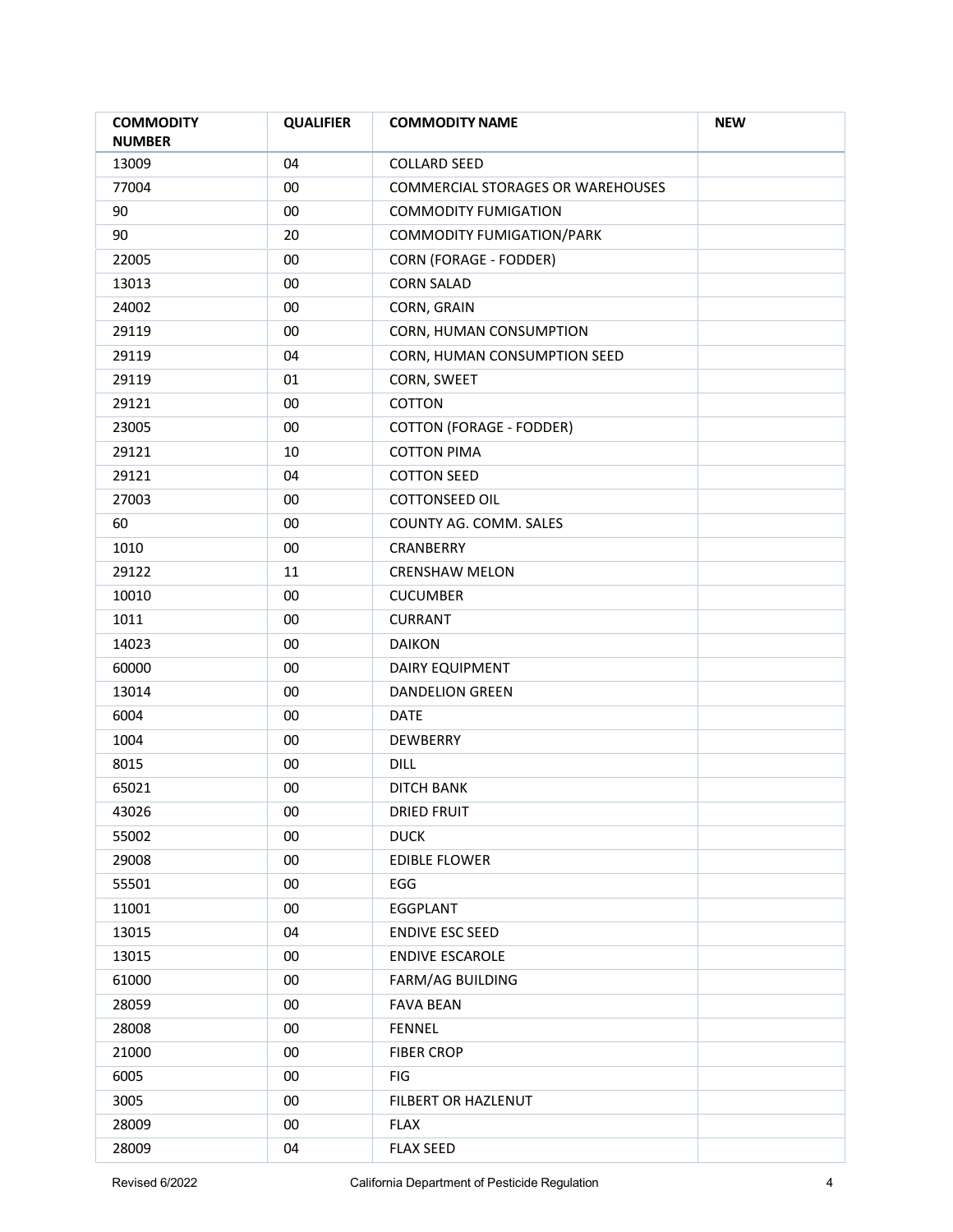| <b>COMMODITY</b><br><b>NUMBER</b> | <b>QUALIFIER</b> | <b>COMMODITY NAME</b>      | <b>NEW</b> |
|-----------------------------------|------------------|----------------------------|------------|
| 71000                             | $00\,$           | FOOD PROCRESSING PLANT     |            |
| 22000                             | $00\,$           | <b>FORAGE HAY/SILAGE</b>   |            |
| 30000                             | $00\,$           | FOREST, TIMBERLAND         |            |
| 91                                | $00\,$           | FUMIGATION, OTHER          |            |
| 91                                | 20               | FUMIGATION, OTHER/PARK     |            |
| 13509                             | $00\,$           | <b>GAI CHOY LOOSE LEAF</b> |            |
| 13903                             | $00\,$           | <b>GAI LON</b>             |            |
| 15032                             | $00\,$           | <b>GARBANZO BEAN</b>       |            |
| 13017                             | $00\,$           | <b>GARDEN CRESS</b>        |            |
| 14007                             | 00               | <b>GARLIC</b>              |            |
| 151                               | 30               | GF-AZALEA                  |            |
| 151                               | 31               | <b>GF-BULB</b>             |            |
| 151                               | 32               | <b>GF-CACTUS</b>           |            |
| 151                               | 33               | <b>GF-CARNATION</b>        |            |
| 151                               | 34               | <b>GF-CHRISTMAS TREE</b>   |            |
| 151                               | 35               | GF-CHRYSANTHEMUM           |            |
| 151                               | 36               | <b>GF-CONIFER</b>          |            |
| 151                               | 37               | <b>GF-DEC. SHRUB</b>       |            |
| 151                               | 38               | <b>GF-DEC. TREE</b>        |            |
| 151                               | 39               | GF-EVG. SHRUB              |            |
| 151                               | 40               | GF-EVG. TREE               |            |
| 151                               | 41               | <b>GF-FERN</b>             |            |
| 151                               | 44               | <b>GF-FLOWER SEED</b>      |            |
| 151                               | 42               | <b>GF-FLWRNG PLANT</b>     |            |
| 151                               | 45               | <b>GF-FOLIAGE PLANT</b>    |            |
| 151                               | 43               | <b>GF-FLWRNG TREE</b>      |            |
| 151                               | 46               | <b>GF-GROUND COVER</b>     |            |
| 151                               | 47               | <b>GF-HOUSE PLANT</b>      |            |
| 151                               | 48               | <b>GF-ICEPLANT</b>         |            |
| 151                               | 49               | GF-IVY                     |            |
| 151                               | 50               | <b>GF-JUNIPER</b>          |            |
| 151                               | 51               | GF-PALM                    |            |
| 151                               | 52               | <b>GF-PINE TREE</b>        |            |
| 151                               | 53               | GF-ROSE                    |            |
| 151                               | 54               | <b>GF-SUCCULENT</b>        |            |
| 151                               | 55               | <b>GF-TURF</b>             |            |
| 151                               | 56               | GF-VINE                    |            |
| 8019                              | $00\,$           | GINGER                     |            |
| 33007                             | $00\,$           | <b>GOLF COURSE TURF</b>    |            |
| 1013                              | $00\,$           | GOOSEBERRY                 |            |
| 10026                             | $00\,$           | GOURD                      |            |
| 10503                             | $00\,$           | <b>GOURDS (EDIBLE)</b>     |            |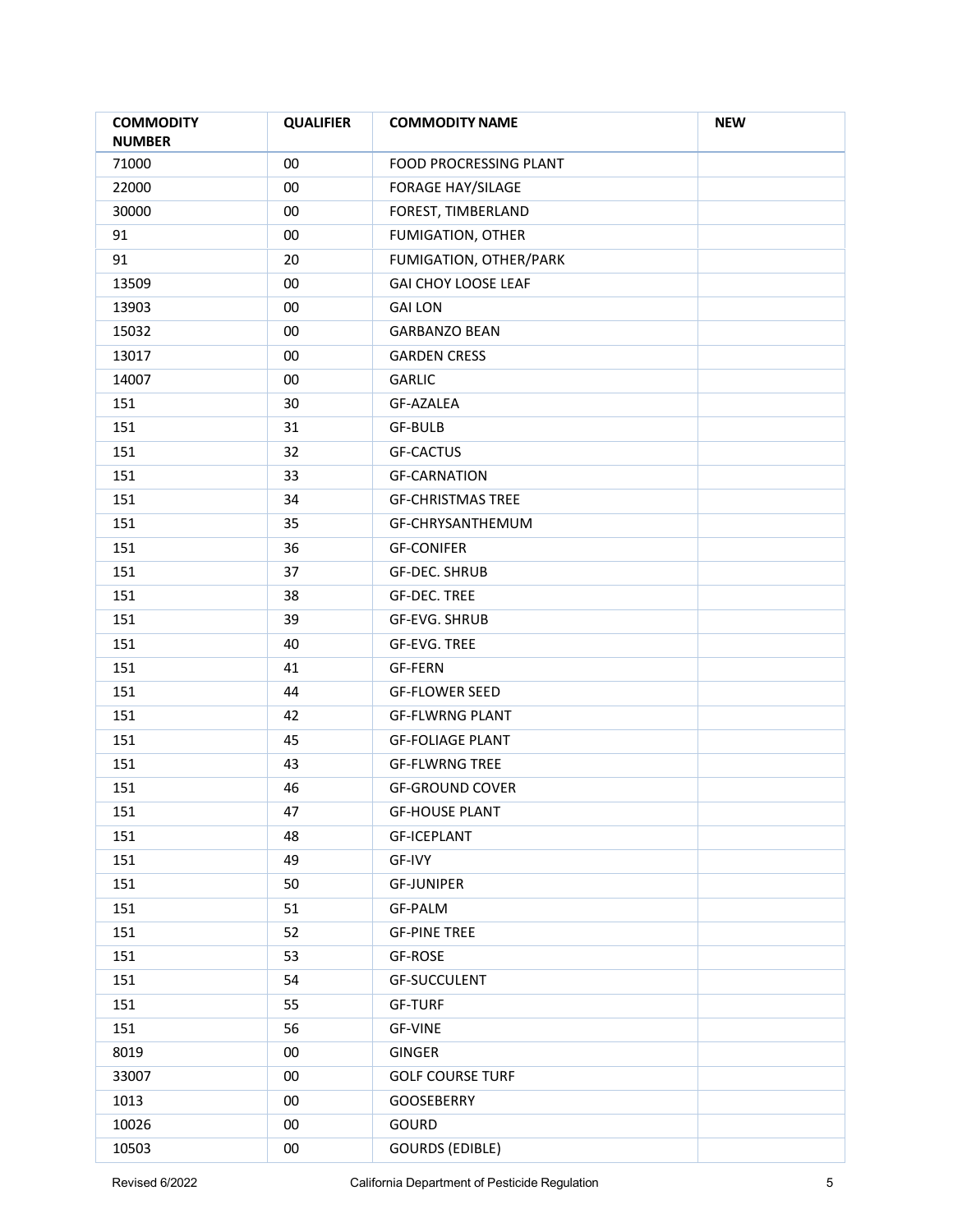| <b>NUMBER</b>                                   |  |
|-------------------------------------------------|--|
| 153<br>30<br>GP-AZALEA                          |  |
| 153<br>31<br>GP-BULB                            |  |
| 153<br>32<br><b>GP-CACTUS</b>                   |  |
| 153<br>33<br><b>GP-CARNATION</b>                |  |
| 153<br>34<br><b>GP-CHRISTMAS TREE</b>           |  |
| 153<br>35<br>GP-CHRYSANTHEMUM                   |  |
| 36<br>153<br><b>GP-CONIFER</b>                  |  |
| 153<br>37<br>GP-DEC. SHRUB                      |  |
| 153<br>38<br>GP-DEC. TREE                       |  |
| 153<br>GP-EVG. SHRUB<br>39                      |  |
| 153<br>40<br>GP-EVG. TREE                       |  |
| <b>GP-FERN</b>                                  |  |
| 153<br>41                                       |  |
| 153<br>44<br><b>GP-FLOWER SEED</b>              |  |
| 153<br>42<br><b>GP-FLWRNG PLANT</b>             |  |
| 153<br>45<br><b>GP-FOLIAGE PLANT</b>            |  |
| 153<br>43<br><b>GP-FLWRNG TREE</b>              |  |
| 153<br>46<br><b>GP-GROUND COVER</b>             |  |
| 153<br><b>GP-HOUSE PLANT</b><br>47              |  |
| 153<br>48<br><b>GP-ICEPLANT</b>                 |  |
| 153<br>49<br>GP-IVY                             |  |
| 153<br>50<br><b>GP-JUNIPER</b>                  |  |
| 153<br>51<br>GP-PALM                            |  |
| 153<br>52<br><b>GP-PINE TREE</b>                |  |
| 153<br>53<br>GP-ROSE                            |  |
| GP-SUCCULENT<br>153<br>54                       |  |
| 153<br>55<br><b>GP-TURF</b>                     |  |
| 153<br>56<br><b>GP-VINE</b>                     |  |
| 28078<br>$00\,$<br><b>GRAIN</b>                 |  |
| 46502<br>$00\,$<br>GRANARY                      |  |
| 29141<br>$00\,$<br>GRAPE                        |  |
| 29141<br>89<br>GRAPE, RAISIN                    |  |
| 29143<br>$00\,$<br>GRAPE, WINE                  |  |
| 2002<br>$00\,$<br>GRAPEFRUIT                    |  |
| 2002<br>89<br><b>GRAPEFRUIT PROC</b>            |  |
| 28066<br>$00\,$<br><b>GRASS SEED</b>            |  |
| 61006<br>$00\,$<br><b>GREENHOUSE FUMIGATION</b> |  |
| 155<br>GT-AZALEA<br>30                          |  |
| 156<br>30<br>GT-AZALEA                          |  |
| 155<br>31<br>GT-BULB                            |  |
| 156<br>31<br>GT-BULB                            |  |
| 32<br>155<br>GT-CACTUS                          |  |
| 32<br>GT-CACTUS<br>156                          |  |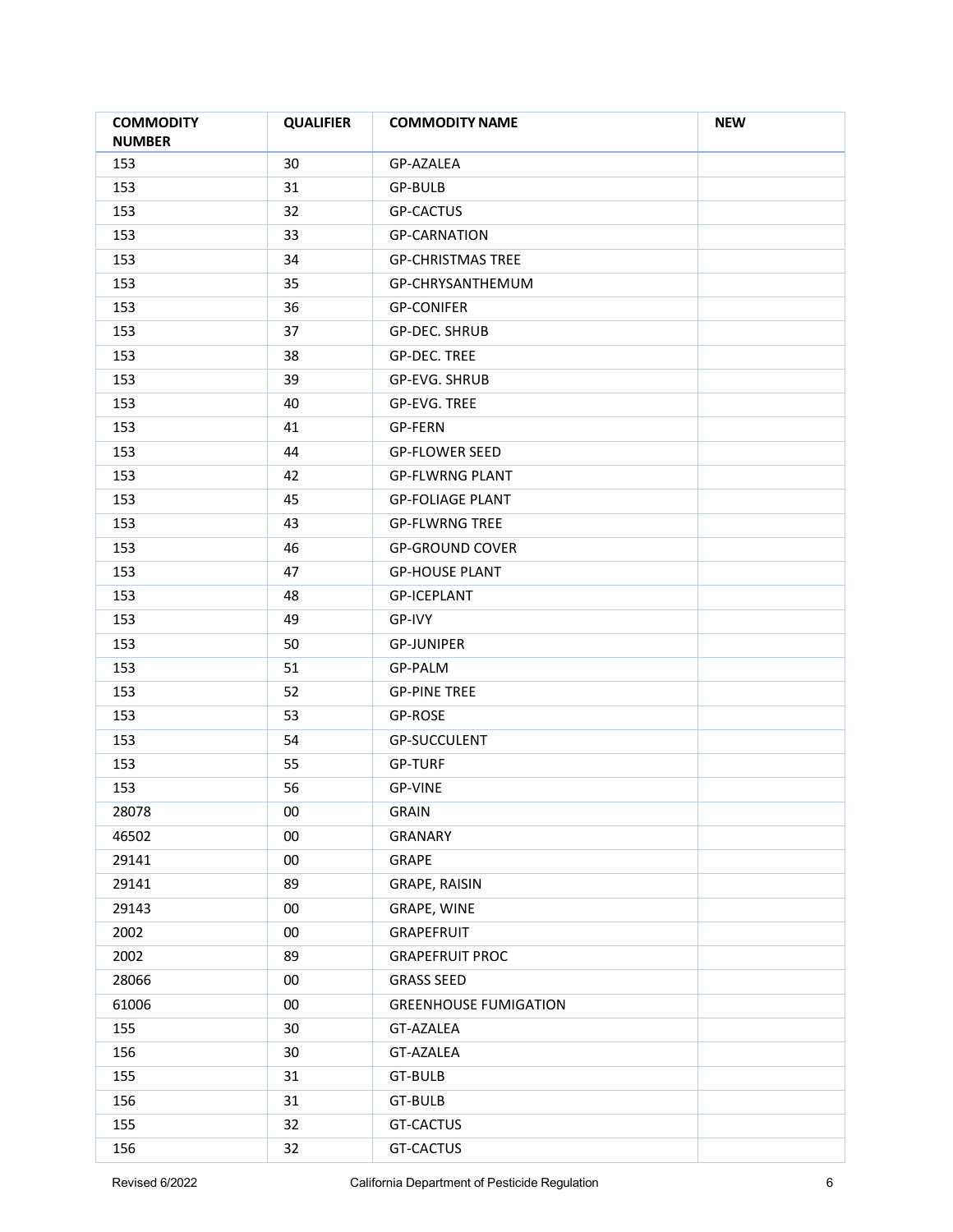| <b>COMMODITY</b><br><b>NUMBER</b> | <b>QUALIFIER</b> | <b>COMMODITY NAME</b>             | <b>NEW</b> |
|-----------------------------------|------------------|-----------------------------------|------------|
| 155                               | 33               | <b>GT-CARNATION</b>               |            |
| 155                               | 34               | <b>GT-CHRISTMAS TREE</b>          |            |
| 155                               | 35               | GT-CHRYSANTHEMUM                  |            |
| 155                               | 36               | <b>GT-CONIFER</b>                 |            |
| 155                               | 37               | <b>GT-DEC. SHRUB</b>              |            |
| 155                               | 38               | <b>GT-DEC. TREE</b>               |            |
| 155                               | 39               | GT-EVG. SHRUB                     |            |
| 155                               | 40               | <b>GT-EVG. TREE</b>               |            |
| 155                               | 41               | GT-FERN                           |            |
| 155                               | 44               | <b>GT-FLOWER SEED</b>             |            |
| 155                               | 42               | <b>GT-FLWRNG PLANT</b>            |            |
| 155                               | 45               | <b>GT-FOLIAGE PLANT</b>           |            |
| 155                               | 43               | <b>GT-FLWRNG TREE</b>             |            |
| 155                               | 46               | <b>GT-GROUND COVER</b>            |            |
| 155                               | 47               | <b>GT-HOUSE PLANT</b>             |            |
| 155                               | 48               | <b>GT-ICEPLANT</b>                |            |
| 155                               | 49               | GT-IVY                            |            |
| 155                               | 50               | <b>GT-JUNIPER</b>                 |            |
| 155                               | 51               | GT-PALM                           |            |
| 155                               | 52               | <b>GT-PINE TREE</b>               |            |
| 155                               | 53               | GT-ROSE                           |            |
| 155                               | 54               | GT-SUCCULENT                      |            |
| 155                               | 55               | <b>GT-TURF</b>                    |            |
| 155                               | 56               | <b>GT-VINE</b>                    |            |
| 6006                              | $00\,$           | <b>GUAVA</b>                      |            |
| 26015                             | $00\,$           | <b>GUAYULE</b>                    |            |
| 8000                              | $00\,$           | <b>HERB, SPICE</b>                |            |
| 25501                             | <sub>00</sub>    | <b>HONEY</b>                      |            |
| 29122                             | 12               | HONEYBALL MELON                   |            |
| 29122                             | 13               | HONEYDEW MELON                    |            |
| 8020                              | $00\,$           | <b>HOPS</b>                       |            |
| 56005                             | $00\,$           | <b>HORSE</b>                      |            |
| 28011                             | $00\,$           | HORSERADISH                       |            |
| 28011                             | 04               | HORSERADISH SEED                  |            |
| 74000                             | $00\,$           | <b>HOSPITAL</b>                   |            |
| 63000                             | $00\,$           | HOUSEHOLD                         |            |
| 13519                             | $00\,$           | INDIAN AMARANTH (HINN CHOY)       |            |
| 65012                             | $00\,$           | INDUST. WASTE DISPOSAL SYS, WATER |            |
| 26010                             | $00\,$           | <b>INDUSTRIAL HEMP</b>            |            |
| 65029                             | $00\,$           | INDUSTRIAL PROCESSING WATER       |            |
| 77000                             | $00\,$           | <b>INDUSTRIAL SITE</b>            |            |
| 99505                             | $00\,$           | IRRIGATION LINE (MAINTENANCE)     |            |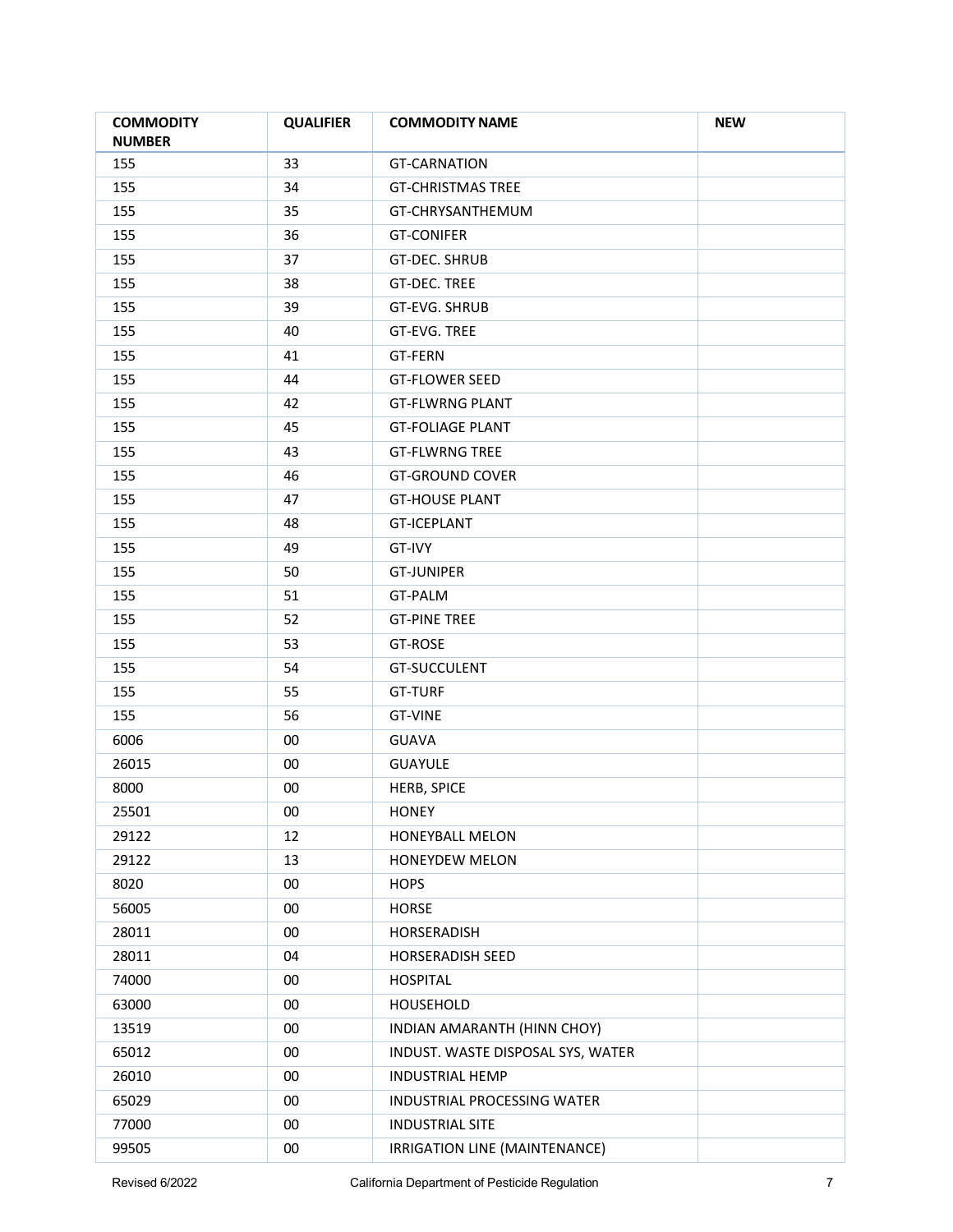| <b>COMMODITY</b><br><b>NUMBER</b> | <b>QUALIFIER</b> | <b>COMMODITY NAME</b>        | <b>NEW</b> |
|-----------------------------------|------------------|------------------------------|------------|
| 14024                             | 00               | <b>JICAMA</b>                |            |
| 14024                             | 04               | <b>JICAMA SEED</b>           |            |
| 27018                             | $00\,$           | <b>JOJOBA BEAN</b>           |            |
| 6504                              | $00\,$           | JUJUBE (CHINESE DATE)        |            |
| 13011                             | $00\,$           | KALE                         |            |
| 13011                             | 04               | <b>KALE SEED</b>             |            |
| 6018                              | $00\,$           | KIWI FRUIT FUZZY             |            |
| 6068                              | $00\,$           | KIWI FRUIT HARDY             |            |
| 13012                             | $00\,$           | <b>KOHLRABI</b>              |            |
| 13012                             | 04               | <b>KOHLRABI SEED</b>         |            |
| 2003                              | $00\,$           | KUMQUAT                      |            |
| 30                                | $00\,$           | LANDSCAPE MAINTENANCE        |            |
| 30                                | 20               | LANDSCAPE MAINTENANCE/PARK   |            |
| 13042                             | $00\,$           | LEAFY VEGETABLES (CRUCIFERS) |            |
| 14010                             | $00\,$           | LEEK                         |            |
| 23000                             | $00\,$           | LEGUME (FORAGE - FODDER)     |            |
| 2004                              | $00\,$           | LEMON                        |            |
| 8522                              | $00\,$           | LEMONGRASS                   |            |
| 13045                             | $00\,$           | LETTUCE, HEAD                |            |
| 13045                             | 04               | LETTUCE, HEAD SEED           |            |
| 13031                             | $00\,$           | LETTUCE, LEAF                |            |
| 13031                             | 04               | LETTUCE, LEAF SEED           |            |
| 13031                             | 10               | LETTUCE, ROMAINE             |            |
| 2005                              | $00\,$           | LIME                         |            |
| 6017                              | $00\,$           | LITCHI NUT                   |            |
| 52000                             | $00\,$           | <b>LIVESTOCK</b>             |            |
| 1005                              | 00               | LOGANBERRY                   |            |
| 6008                              | $00\,$           | LOQUAT                       |            |
| 14025                             | $00\,$           | <b>LOTUS ROOT</b>            |            |
| 22023                             | $00\,$           | LOVEGRASS (FORAGE - FODDER)  |            |
| 33054                             | $00\,$           | LOVEGRASS, WEEPING           |            |
| 64500                             | $00\,$           | LUMBER, TREATED              |            |
| 3007                              | $00\,$           | MACADAMIA NUT                |            |
| 6007                              | $00\,$           | MANGO                        |            |
| 29122                             | $00\,$           | MELON                        |            |
| 29122                             | 04               | <b>MELON SEED</b>            |            |
| 28044                             | $00\,$           | MILLET (ALL OR UNSPEC)       |            |
| 28012                             | $00\,$           | <b>MINT</b>                  |            |
| 13504                             | $00\,$           | <b>MIZUNA</b>                |            |
| 16003                             | $00\,$           | <b>MUSHROOM</b>              |            |
| 61007                             | $00\,$           | MUSHROOM HOUSE               |            |
| 40011                             | $00\,$           | MUSHROOM SOIL                |            |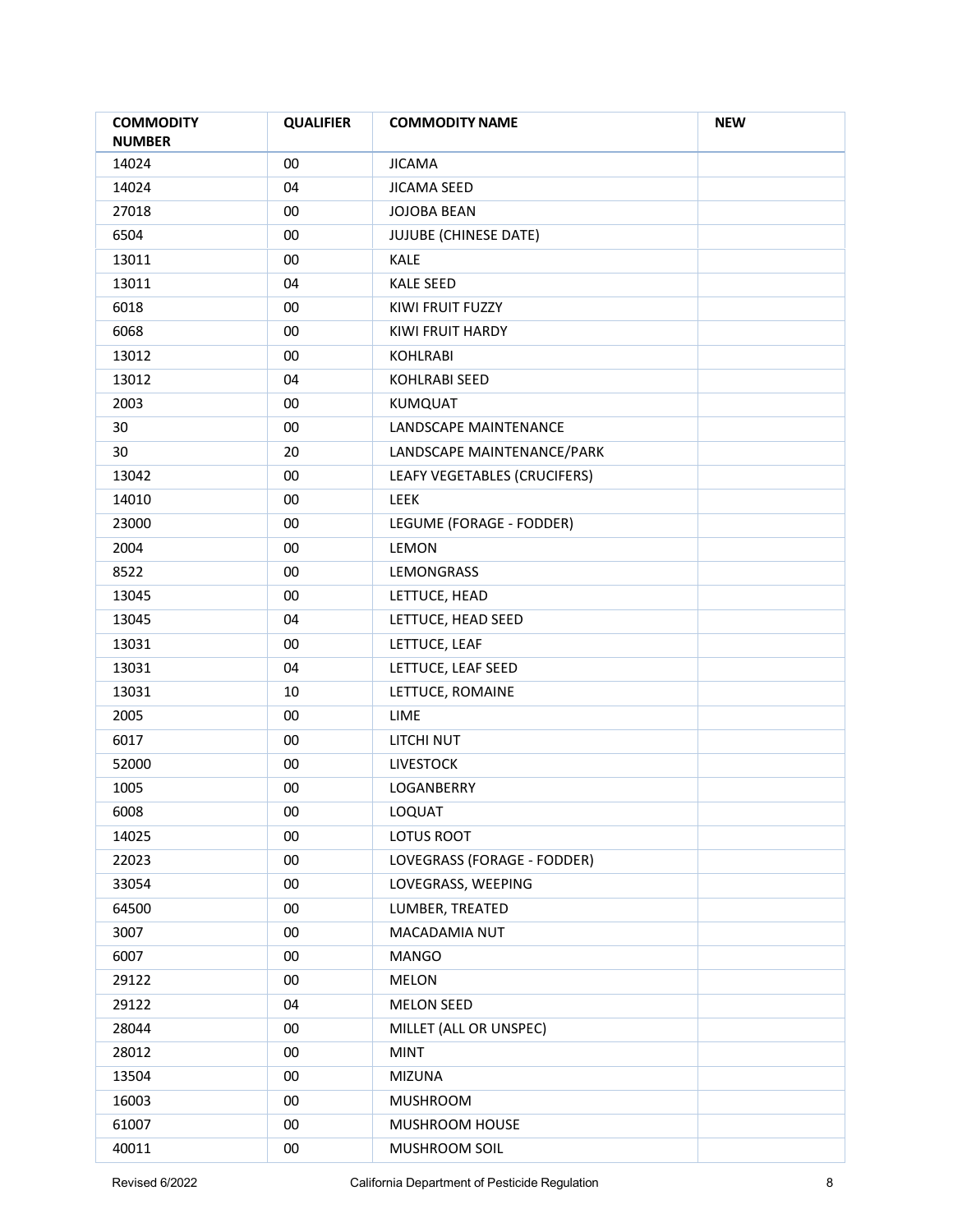| <b>COMMODITY</b><br><b>NUMBER</b> | <b>QUALIFIER</b> | <b>COMMODITY NAME</b>             | <b>NEW</b> |
|-----------------------------------|------------------|-----------------------------------|------------|
| 29122                             | 14               | MUSKMELON                         |            |
| 29123                             | $00\,$           | <b>MUSTARD</b>                    |            |
| 13054                             | $00\,$           | MUSTARD CABBAGE (PAK CHOI)        |            |
| 13021                             | $00\,$           | <b>MUSTARD GREENS</b>             |            |
| 5003                              | $00\,$           | NECTARINE                         |            |
| 151                               | $00\,$           | N-GRNHS GRWN CUT FLWRS OR GREENS  |            |
| 153                               | $00\,$           | N-GRNHS GRWN PLANTS IN CONTAINERS |            |
| 155                               | $00\,$           | N-GRNHS GRWN TRNSPLNT/PRPGTV MTRL |            |
| 154                               | $00\,$           | N-OUTDR CONTAINER/FLD GRWN PLANTS |            |
| 152                               | $00\,$           | N-OUTDR GRWN CUT FLWRS OR GREENS  |            |
| 156                               | $00\,$           | N-OUTDR GRWN TRNSPLNT/PRPGTV MTRL |            |
| 40501                             | $00\,$           | NURSERY SOIL                      |            |
| 3000                              | $00\,$           | <b>NUTS</b>                       |            |
| 29125                             | $00\,$           | <b>OAT</b>                        |            |
| 22006                             | $00\,$           | OAT (FORAGE - FODDER)             |            |
| 29125                             | 04               | <b>OAT SEED</b>                   |            |
| 152                               | 30               | OF-AZALEA                         |            |
| 152                               | 31               | OF-BULB                           |            |
| 152                               | 32               | OF-CACTUS                         |            |
| 152                               | 33               | OF-CARNATION                      |            |
| 152                               | 34               | OF-CHRISTMAS TREE                 |            |
| 152                               | 35               | OF-CHRYSANTHEMUM                  |            |
| 152                               | 36               | OF-CONIFER                        |            |
| 152                               | 37               | OF-DEC. SHRUB                     |            |
| 152                               | 38               | OF-DEC. TREE                      |            |
| 152                               | 39               | OF-EVG. SHRUB                     |            |
| 152                               | 40               | OF-EVG. TREE                      |            |
| 152                               | 41               | OF-FERN                           |            |
| 152                               | 44               | OF-FLOWER SEED                    |            |
| 152                               | 42               | OF-FLWRNG PLANT                   |            |
| 152                               | 45               | OF-FOLIAGE PLANT                  |            |
| 152                               | 43               | <b>OF-FLWRNG TREE</b>             |            |
| 152                               | 46               | OF-GROUND COVER                   |            |
| 152                               | 47               | OF-HOUSE PLANT                    |            |
| 152                               | 48               | OF-ICEPLANT                       |            |
| 152                               | 49               | OF-IVY                            |            |
| 152                               | 50               | OF-JUNIPER                        |            |
| 152                               | 51               | OF-PALM                           |            |
| 152                               | 52               | OF-PINE TREE                      |            |
| 152                               | 53               | OF-ROSE                           |            |
| 152                               | 54               | OF-SUCCULENT                      |            |
|                                   |                  |                                   |            |
| 152                               | 55               | OF-TURF                           |            |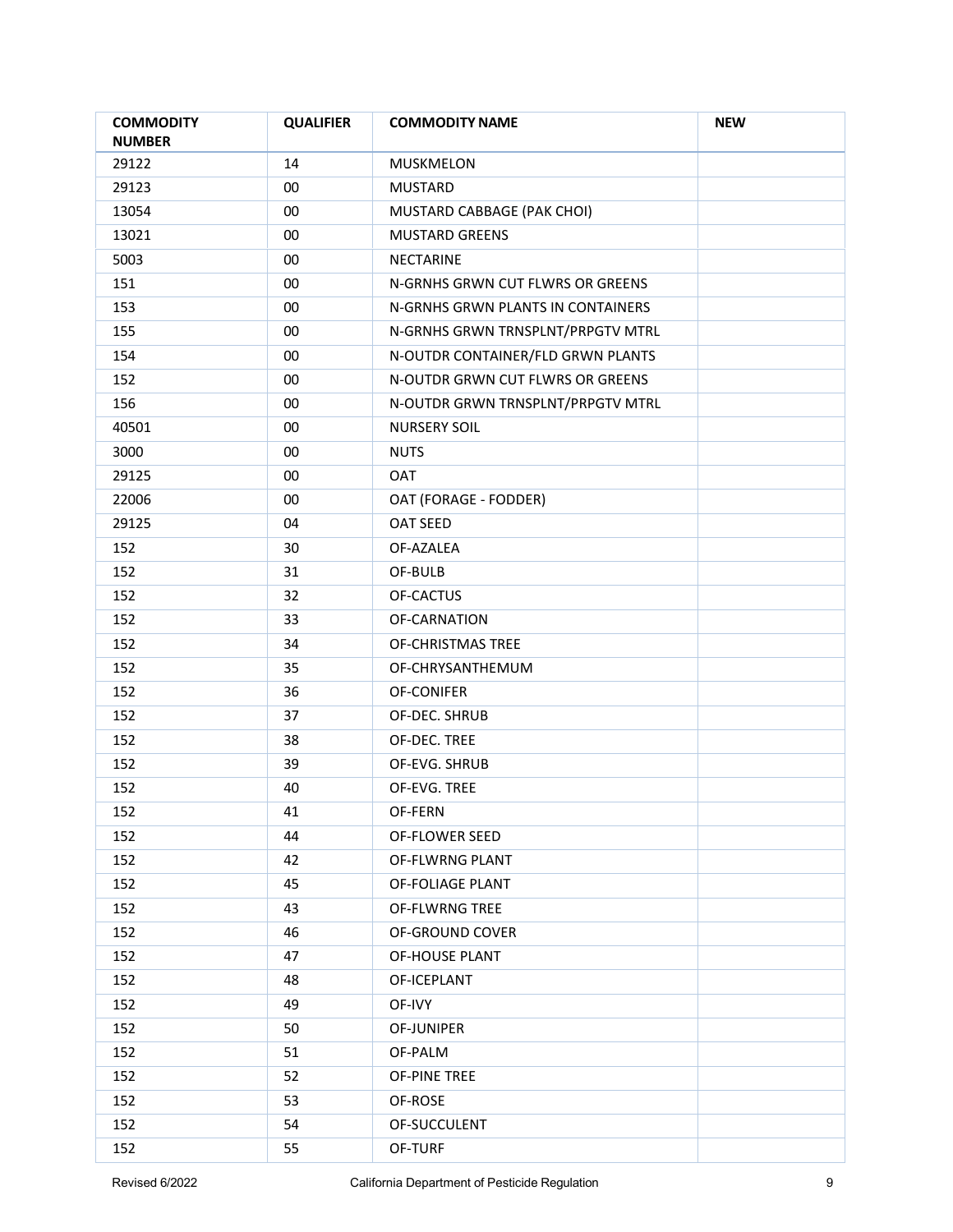| <b>COMMODITY</b><br><b>NUMBER</b> | <b>QUALIFIER</b> | <b>COMMODITY NAME</b> | <b>NEW</b> |
|-----------------------------------|------------------|-----------------------|------------|
| 152                               | 56               | OF-VINE               |            |
| 27000                             | $00\,$           | OILSEED               |            |
| 15015                             | $00\,$           | <b>OKRA</b>           |            |
| 1017                              | $00\,$           | OLALLIEBERRY          |            |
| 28014                             | $00\,$           | OLIVE                 |            |
| 14011                             | 04               | <b>ONION SEED</b>     |            |
| 14011                             | $00\,$           | ONION, DRY            |            |
| 16004                             | $00\,$           | ONION, GREEN          |            |
| 16004                             | 04               | ONION, GREEN SEED     |            |
| 154                               | 30               | OP-AZALEA             |            |
| 154                               | 31               | OP-BULB               |            |
| 154                               | 32               | OP-CACTUS             |            |
| 154                               | 33               | OP-CARNATION          |            |
| 154                               | 34               | OP-CHRISTMAS TREE     |            |
| 154                               | 35               | OP-CHRYSANTHEMUM      |            |
| 154                               | 36               | OP-CONIFER            |            |
| 154                               | 37               | OP-DEC. SHRUB         |            |
| 154                               | 38               | OP-DEC. TREE          |            |
| 154                               | 39               | OP-EVG. SHRUB         |            |
| 154                               | 40               | OP-EVG. TREE          |            |
| 154                               | 41               | OP-FERN               |            |
| 154                               | 44               | OP-FLOWER SEED        |            |
| 154                               | 42               | OP-FLWRNG PLANT       |            |
| 154                               | 45               | OP-FOLIAGE PLANT      |            |
| 154                               | 43               | <b>OP-FLWRNG TREE</b> |            |
| 154                               | 46               | OP-GROUND COVER       |            |
| 154                               | 47               | OP-HOUSE PLANT        |            |
| 154                               | 48               | OP-ICEPLANT           |            |
| 154                               | 49               | OP-IVY                |            |
| 154                               | 50               | OP-JUNIPER            |            |
| 154                               | 51               | OP-PALM               |            |
| 154                               | 52               | <b>OP-PINE TREE</b>   |            |
| 154                               | 53               | OP-ROSE               |            |
| 154                               | 54               | OP-SUCCULENT          |            |
| 154                               | 55               | OP-TURF               |            |
| 154                               | 56               | OP-VINE               |            |
| 2006                              | $00\,$           | ORANGE                |            |
| 2006                              | 89               | ORANGE PROC           |            |
| 28509                             | 94               | ORCHARD FLOOR         |            |
| 22028                             | $00\,$           | <b>ORCHARDGRASS</b>   |            |
| 8026                              | $00\,$           | OREGANO               |            |
| 156                               | 33               | OT-CARNATION          |            |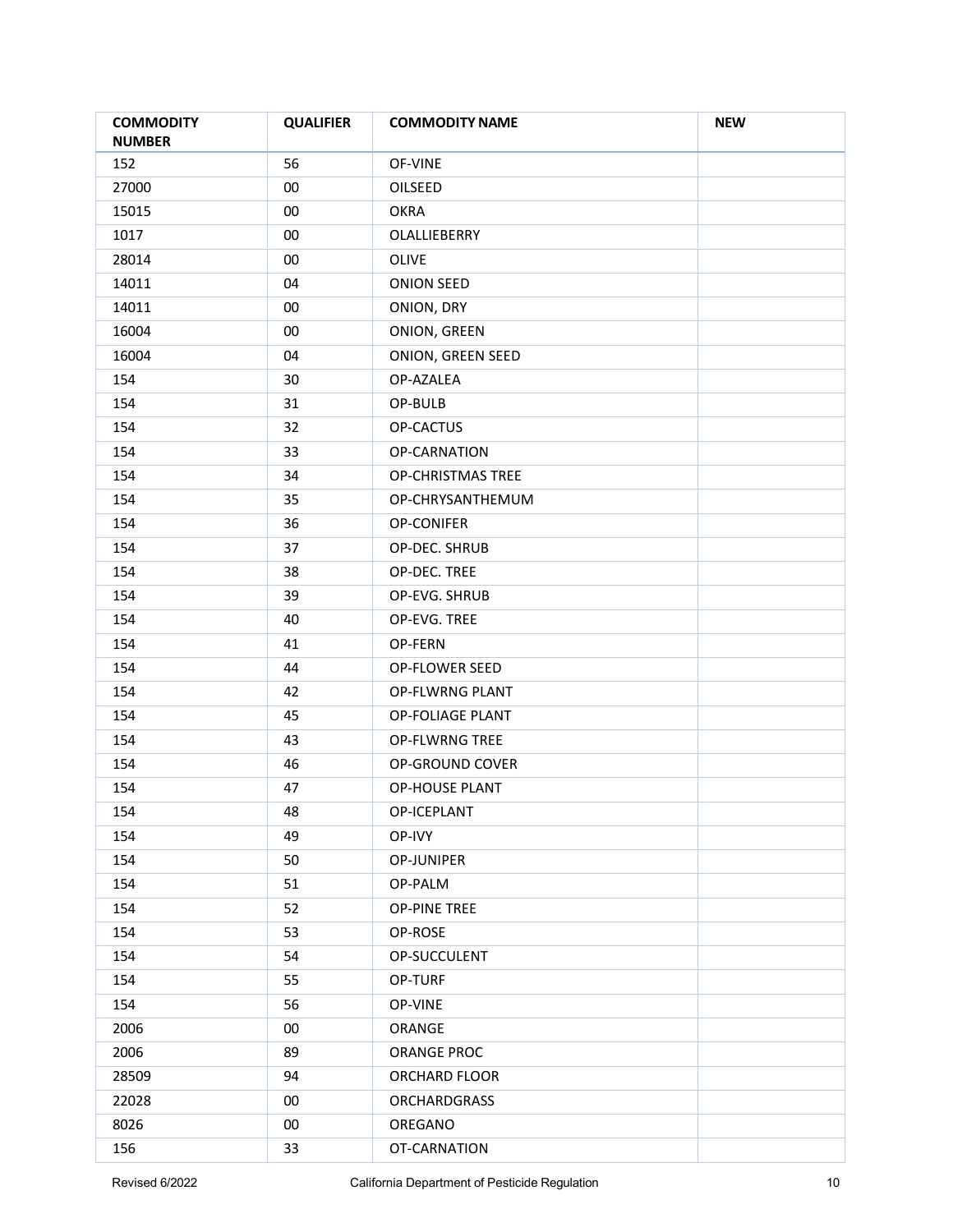| <b>COMMODITY</b><br><b>NUMBER</b> | <b>QUALIFIER</b> | <b>COMMODITY NAME</b>     | <b>NEW</b> |
|-----------------------------------|------------------|---------------------------|------------|
| 156                               | 34               | <b>OT-CHRISTMAS TREE</b>  |            |
| 156                               | 35               | OT-CHRYSANTHEMUM          |            |
| 156                               | 36               | OT-CONIFER                |            |
| 156                               | 37               | OT-DEC. SHRUB             |            |
| 156                               | 38               | OT-DEC. TREE              |            |
| 156                               | 39               | OT-EVG. SHRUB             |            |
| 156                               | 40               | OT-EVG. TREE              |            |
| 156                               | 41               | OT-FERN                   |            |
| 156                               | 44               | OT-FLOWER SEED            |            |
| 156                               | 42               | OT-FLWRNG PLANT           |            |
| 156                               | 45               | OT-FOLIAGE PLANT          |            |
| 156                               | 43               | OT-FLWRNG TREE            |            |
| 156                               | 46               | OT-GROUND COVER           |            |
| 156                               | 47               | OT-HOUSE PLANT            |            |
| 156                               | 48               | OT-ICEPLANT               |            |
| 156                               | 49               | OT-IVY                    |            |
| 156                               | 50               | OT-JUNIPER                |            |
| 156                               | 51               | OT-PALM                   |            |
| 156                               | 52               | <b>OT-PINE TREE</b>       |            |
| 156                               | 53               | OT-ROSE                   |            |
| 156                               | 54               | OT-SUCCULENT              |            |
| 156                               | 55               | OT-TURF                   |            |
| 156                               | 56               | OT-VINE                   |            |
| 6010                              | 00               | PAPAYA                    |            |
| 13022                             | $00\,$           | PARSLEY                   |            |
| 13022                             | 04               | <b>PARSLEY SEED</b>       |            |
| 14012                             | 00               | PARSNIP                   |            |
| 14012                             | 04               | PARSNIP SEED              |            |
| 22013                             | 00               | PASTURE (FORAGE - FODDER) |            |
| 28035                             | $00\,$           | PASTURELAND               |            |
| 5004                              | $00\,$           | PEACH                     |            |
| 5004                              | 89               | PEACH PROCESSING          |            |
| 29126                             | $00\,$           | PEANUT                    |            |
| 4003                              | $00\,$           | PEAR                      |            |
| 4003                              | 89               | PEAR PROCESSING           |            |
| 29127                             | $00\,$           | PEAS                      |            |
| 23008                             | 00               | PEAS (FORAGE - FODDER)    |            |
| 29127                             | 89               | PEAS PROCESSING           |            |
| 29127                             | 04               | PEAS SEED                 |            |
| 3008                              | $00\,$           | PECAN                     |            |
| 8050                              | $00\,$           | PEPPER SPICE              |            |
| 8050                              | 04               | PEPPER SPICE SEED         |            |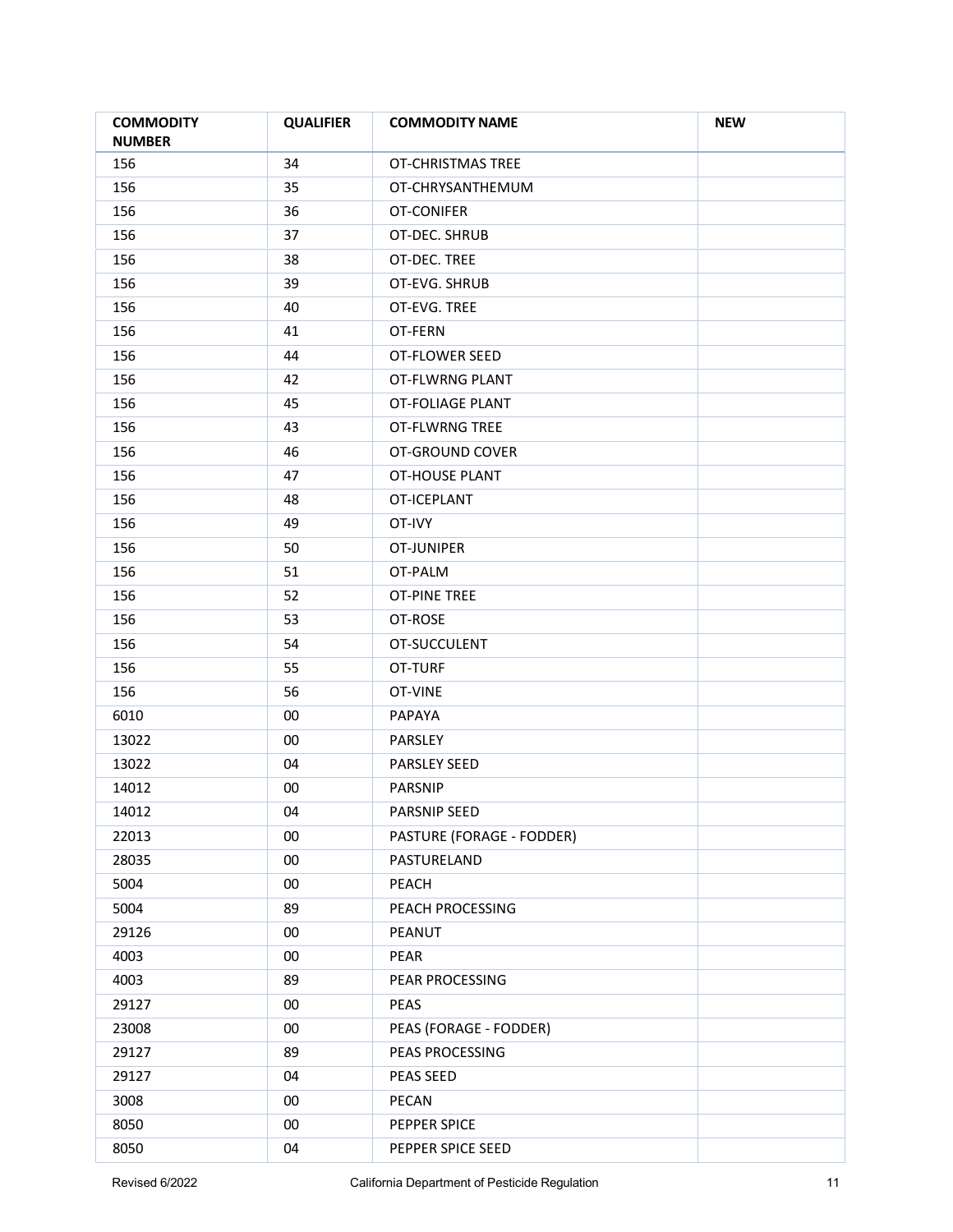| <b>COMMODITY</b><br><b>NUMBER</b> | <b>QUALIFIER</b> | <b>COMMODITY NAME</b>        | <b>NEW</b> |
|-----------------------------------|------------------|------------------------------|------------|
| 11003                             | $00\,$           | PEPPER, FRUITING             |            |
| 11003                             | 04               | PEPPER, FRUITING SEED        |            |
| 28080                             | $00\,$           | PEPPERMINT                   |            |
| 29122                             | 15               | PERSIAN MELON                |            |
| 6012                              | $00\,$           | PERSIMMON                    |            |
| 52018                             | $00\,$           | PIG                          |            |
| 11004                             | 00               | <b>PIMENTO</b>               |            |
| 11004                             | 04               | PIMENTO SEED                 |            |
| 6013                              | 00               | PINEAPPLE                    |            |
| 3011                              | 00               | <b>PISTACHIO</b>             |            |
| 5005                              | $00\,$           | PLUM                         |            |
| 5505                              | $00\,$           | PLUOT                        |            |
| 4000                              | $00\,$           | POME FRUIT                   |            |
| 6015                              | 00               | POMEGRANATE                  |            |
| 2012                              | 00               | POMELO                       |            |
| 35101                             | 00               | POPLAR (POPULUS SPP.)        |            |
| 14013                             | 00               | <b>POTATO</b>                |            |
| 14013                             | 04               | POTATO SEED                  |            |
| 55000                             | $00\,$           | <b>POULTRY</b>               |            |
| 11                                | 00               | PRECONSTRUCTION              |            |
| 5006                              | $00\,$           | <b>PRUNE</b>                 |            |
| 50                                | $00\,$           | PUBLIC HEALTH                |            |
| 50                                | 20               | PUBLIC HEALTH/PARK           |            |
| 10011                             | 00               | <b>PUMPKIN</b>               |            |
| 13061                             | $00\,$           | PURSLANE, GARDEN             |            |
| 4004                              | $00\,$           | QUINCE                       |            |
| 24505                             | 00               | <b>QUINOA</b>                |            |
| 13524                             | $00\,$           | RADICCHIO                    |            |
| 14014                             | 00               | RADISH                       |            |
| 14014                             | 04               | <b>RADISH SEED</b>           |            |
| 21005                             | $00\,$           | RAMIE                        |            |
| 28045                             | $00\,$           | RANGELAND                    |            |
| 13036                             | $00\,$           | RAPE (LEAFY VEGETABLE)       |            |
| 27017                             | $00\,$           | <b>RAPE OIL</b>              |            |
| 13052                             | $00\,$           | RAPINI                       |            |
| 1006                              | $00\,$           | RASPBERRY                    |            |
| 67002                             | $00\,$           | RECREATION AREA              |            |
| 100                               | $00\,$           | REGULATORY PEST CONTROL      |            |
| 100                               | 20               | REGULATORY PEST CONTROL/PARK |            |
| 99                                | $00\,$           | RESEARCH COMMODITY           |            |
| 99                                | 20               | RESEARCH COMMODITY/PARK      |            |
| 68002                             | $00\,$           | RESIDENTIAL                  |            |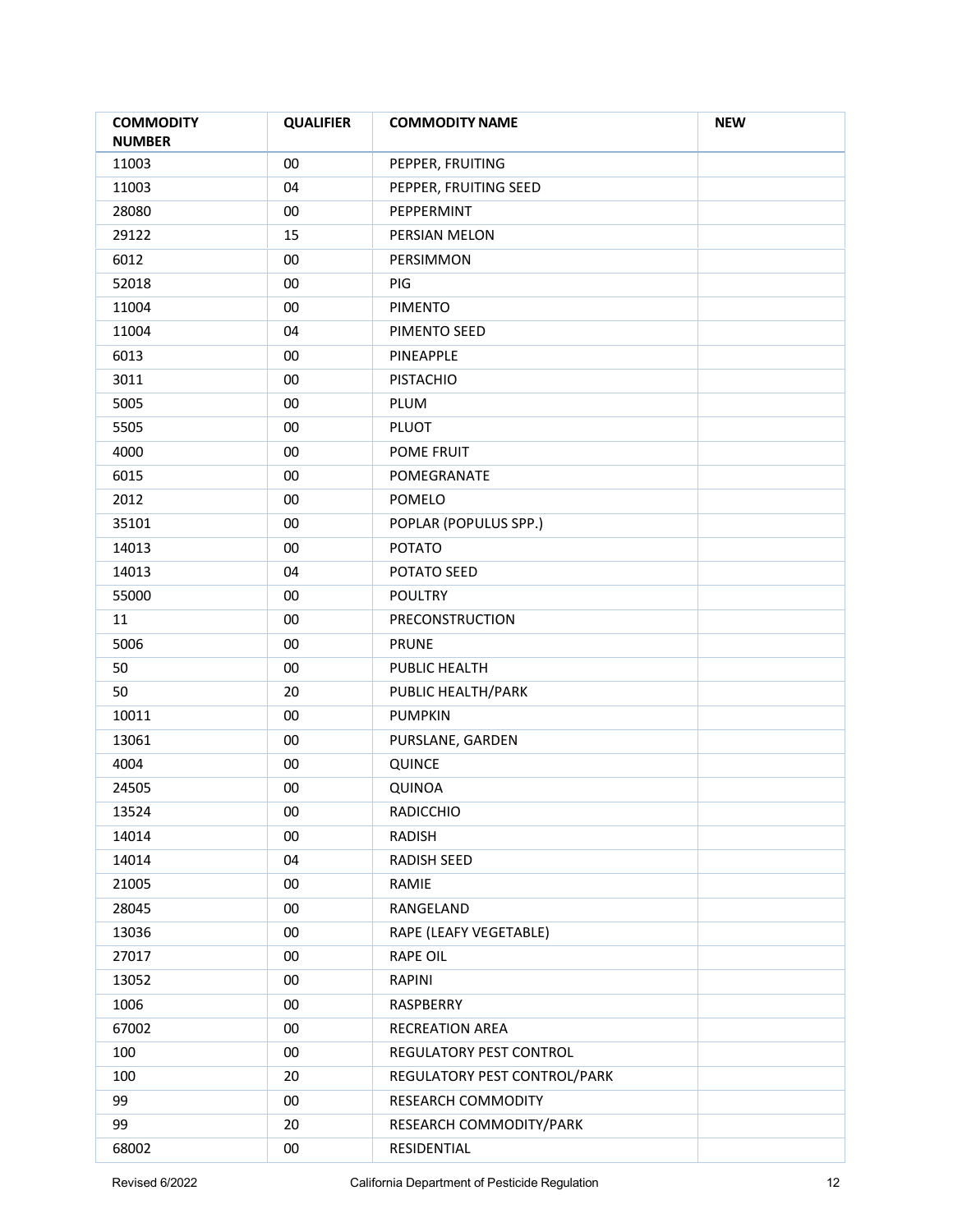| <b>COMMODITY</b><br><b>NUMBER</b> | <b>QUALIFIER</b> | <b>COMMODITY NAME</b>     | <b>NEW</b> |
|-----------------------------------|------------------|---------------------------|------------|
| 72000                             | $00\,$           | RESTAURANT                |            |
| 13023                             | 00               | <b>RHUBARB</b>            |            |
| 28072                             | 00               | <b>RICE</b>               |            |
| 40                                | $00\,$           | <b>RIGHTS OF WAY</b>      |            |
| 40                                | 20               | <b>RIGHTS OF WAY/PARK</b> |            |
| 8032                              | 00               | <b>ROSEMARY</b>           |            |
| 14015                             | $00\,$           | <b>RUTABAGA</b>           |            |
| 28064                             | 00               | <b>RYE</b>                |            |
| 28064                             | 04               | <b>RYE SEED</b>           |            |
| 22035                             | $00\,$           | RYEGRASS                  |            |
| 29129                             | $00\,$           | SAFFLOWER                 |            |
| 29129                             | 04               | SAFFLOWER SEED            |            |
| 8035                              | $00\,$           | SAGE                      |            |
| 28504                             | $00\,$           | SALSIFY                   |            |
| 29122                             | 16               | SANTA CLARA MELON         |            |
| 13505                             | $00\,$           | <b>SAVOY CABBAGE</b>      |            |
| 28018                             | $00\,$           | SESAME SEED               |            |
| 65026                             | $00\,$           | SEWAGE SYSTEM             |            |
| 14017                             | $00\,$           | SHALLOT                   |            |
| 29122                             | 17               | SHARLYN MELON             |            |
| 52013                             | $00\,$           | SHEEP, LAMB               |            |
| 13046                             | $00\,$           | SHUNGIKU                  |            |
| 1000                              | $00\,$           | SMALL FRUITS/BERRY        |            |
| 33002                             | $00\,$           | SOD FARM (TURF)           |            |
| 40008                             | $00\,$           | SOIL FUMIGATION/PREPLANT  |            |
| 22004                             | $00\,$           | SORGHUM (FORAGE - FODDER) |            |
| 29131                             | $00\,$           | SORGHUM MILO              |            |
| 29131                             | 04               | SORGHUM SEED              |            |
| 28023                             | $00\,$           | SOYBEAN                   |            |
| 15010                             | $00\,$           | SOYBEAN GRAIN             |            |
| 27010                             | $00\,$           | SOYBEAN OIL               |            |
| 28023                             | 04               | SOYBEAN SEED              |            |
| 15029                             | $00\,$           | SOYBEAN SPROUT            |            |
| 13024                             | $00\,$           | SPINACH                   |            |
| 13024                             | 04               | SPINACH SEED              |            |
| 13517                             | $00\,$           | SPINACH, CEYLON           |            |
| 13516                             | $00\,$           | SPINACH, MALABAR          |            |
| 13044                             | $00\,$           | SPINACH, NEW ZEALAND      |            |
| 10012                             | $00\,$           | SQUASH                    |            |
| 10013                             | 00               | SQUASH, SUMMER            |            |
| 10014                             | $00\,$           | SQUASH, WINTER            |            |
| 8523                              | $00\,$           | <b>STEVIA</b>             |            |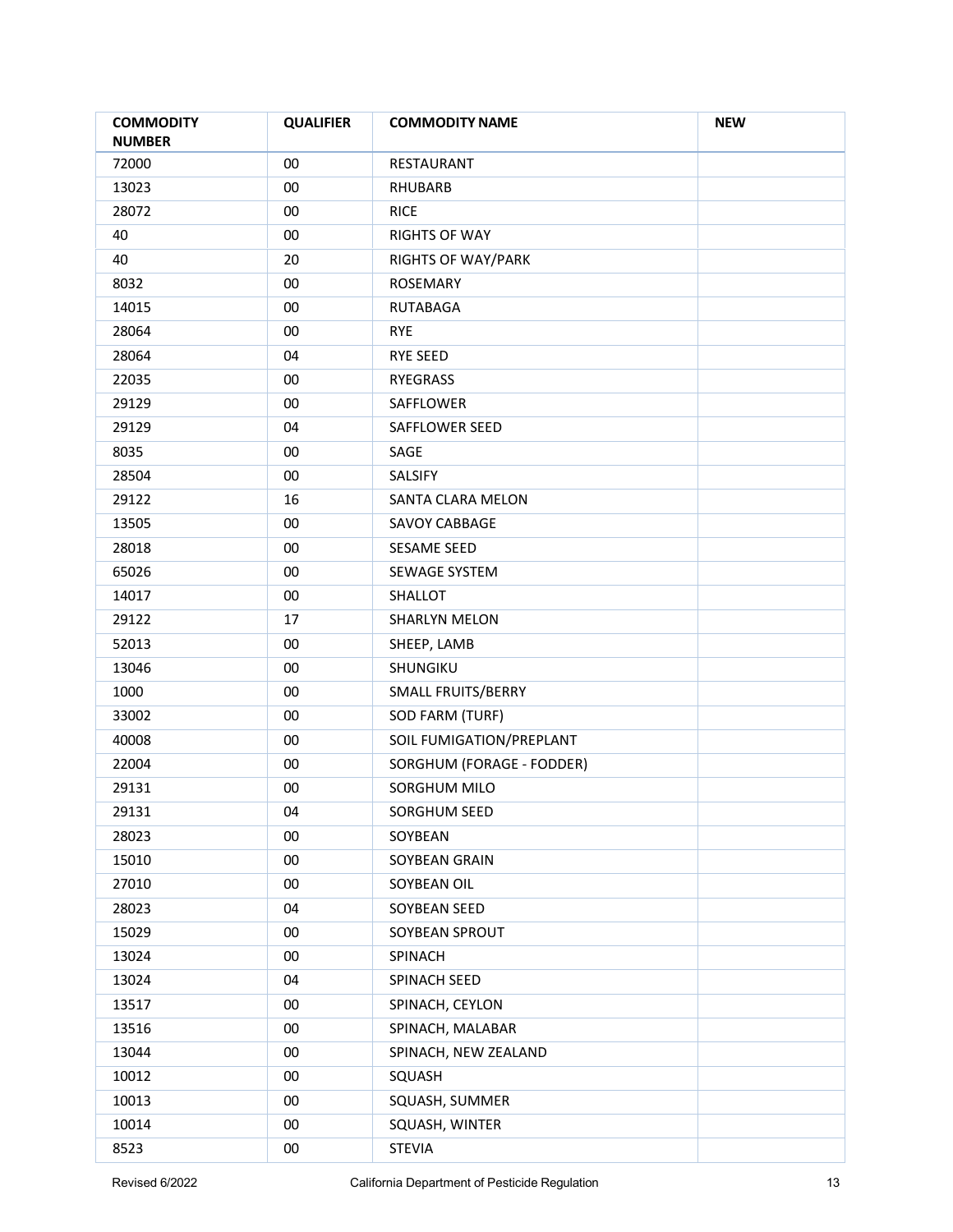| <b>COMMODITY</b><br><b>NUMBER</b> | <b>QUALIFIER</b> | <b>COMMODITY NAME</b>           | <b>NEW</b> |
|-----------------------------------|------------------|---------------------------------|------------|
| 5000                              | $00\,$           | <b>STONE FRUIT</b>              |            |
| 5506                              | $00\,$           | <b>STONE FRUIT HYBRIDS</b>      | <b>NEW</b> |
| 46000                             | $00\,$           | STORAGE AREA/BOX                |            |
| 1016                              | $00\,$           | <b>STRAWBERRY</b>               |            |
| 1016                              | 89               | STRAWBERRY PROC                 |            |
| 10                                | 00               | STRUCTURAL PEST CONTROL         |            |
| 10                                | 20               | STRUCTURAL PEST CONTROL/PARK    |            |
| 22011                             | $00\,$           | SUDANGRASS                      |            |
| 22011                             | 04               | <b>SUDANGRASS SEED</b>          |            |
| 29135                             | 00               | SUGARBEET                       |            |
| 23009                             | $00\,$           | SUGARBEET (FORAGE - FODDER)     |            |
| 25003                             | $00\,$           | SUGARCANE                       |            |
| 29133                             | $00\,$           | <b>SUNFLOWER</b>                |            |
| 29133                             | 04               | SUNFLOWER SEED                  |            |
| 8006                              | $00\,$           | <b>SWEET BASIL</b>              |            |
| 14018                             | $00\,$           | <b>SWEET POTATO</b>             |            |
| 65011                             | $00\,$           | <b>SWIMMING POOL</b>            |            |
| 13025                             | $00\,$           | <b>SWISS CHARD</b>              |            |
| 2007                              | $00\,$           | <b>TANGELO</b>                  |            |
| 2008                              | $00\,$           | <b>TANGERINE</b>                |            |
| 2008                              | 07               | <b>TANGERINE (SEEDLESS)</b>     |            |
| 28047                             | $00\,$           | <b>TARO ROOT</b>                |            |
| 8041                              | $00\,$           | TARRAGON                        |            |
| 13515                             | $00\,$           | TAT SOI (SPINACH MUSTARD)       |            |
| 8042                              | 00               | <b>THYME</b>                    |            |
| 22029                             | $00\,$           | <b>TIMOTHY</b>                  |            |
| 26003                             | 00               | <b>TOBACCO</b>                  |            |
| 11008                             | $00\,$           | TOMATILLO                       |            |
| 11005                             | 00               | <b>TOMATO</b>                   |            |
| 11005                             | 04               | <b>TOMATO SEED</b>              |            |
| 29136                             | $00\,$           | TOMATO, PROCESSING              |            |
| 23011                             | $00\,$           | TREFOIL, BIRDSFOOT              |            |
| 24011                             | 00               | <b>TRITICALE</b>                |            |
| 6000                              | $00\,$           | TROPICAL/SUBTROPICAL FRUIT      |            |
| 33008                             | $00\,$           | TURF/SOD                        |            |
| 55008                             | $00\,$           | <b>TURKEY</b>                   |            |
| 29137                             | $00\,$           | <b>TURNIP</b>                   |            |
| 23501                             | $00\,$           | <b>TURNIP (FORAGE - FODDER)</b> |            |
| 13026                             | $00\,$           | <b>TURNIP GREENS</b>            |            |
| 29137                             | 04               | <b>TURNIP SEED</b>              |            |
| 66000                             | $00\,$           | UNCULTIVATED AG                 |            |
| 67000                             | $00\,$           | UNCULTIVATED NON-AG             |            |